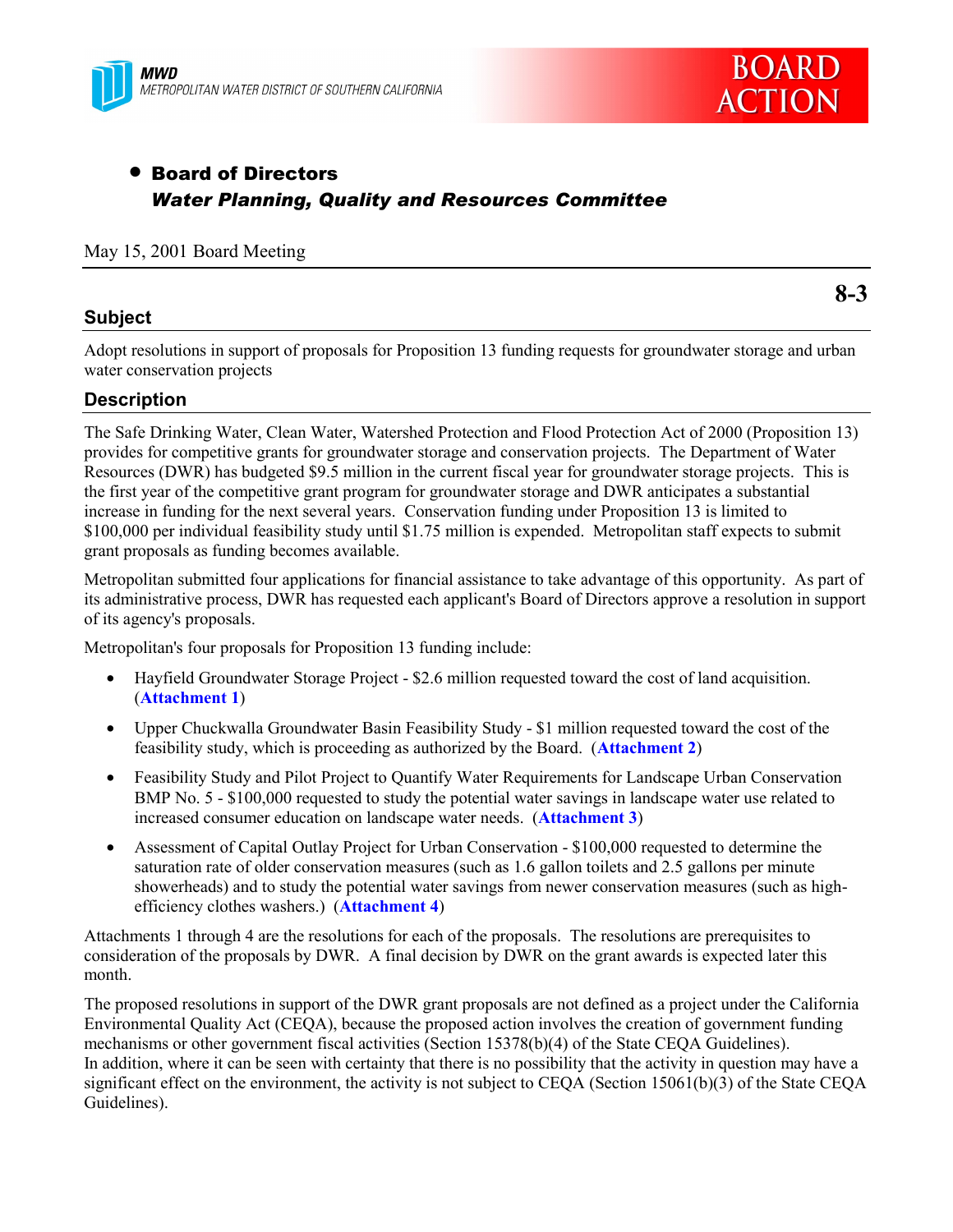# **Policy**

By Minute Item 44382, dated March 13, 2001, the Board authorized the General Manager to enter into an agreement in an amount not to exceed \$1.85 million for a feasibility investigation of a groundwater storage program in the Upper Chuckwalla Valley.

By Minute Item 44059, dated June 13, 2000, the Board approved implementation of the Hayfield/Chuckwalla Storage Program and appropriating partial Program funding.

By Minute Item 43619, dated July 23, 1999, the Board adopted the Statement of Needs for the CALFED Bay-Delta Program directing staff to seek state and federal funding for Southern California projects in water quality, water recycling, water conservation, groundwater banking and watershed management programs.

# **Board Options/Fiscal Impacts**

#### **Option #1**

Determine that the resolutions relating to the DWR grant proposals are not subject to CEQA per Sections 15061(b)(3) and 15378(b)(4) of the State CEQA Guidelines. Adopt the attached resolutions in support of the grant proposals.

**Fiscal Impact:** Supports the opportunity to receive \$3.8 million of grant funding.

#### **Option #2**

Determine that the resolutions relating to the DWR grant proposals are not subject to CEQA per Sections 15061(b)(3) and 15378(b)(4) of the State CEOA Guidelines. Do not adopt one or more of the resolutions in support of the grant proposals.

**Fiscal Impact:** Could delay or cancel further consideration of grant proposals.

### **Staff Recommendation**

Option #1

rhev M 4/20/2001 *Stephen N. Arakawa Date*

*Manager, Water Resource Management*

4/23/2001 *General Manager Date*

- **Attachment 1 Resolution for the Hayfield Groundwater Storage Project**
- **Attachment 2 Resolution for Upper Chuckwalla Groundwater Basin Feasibility Study**
- Attachment 3 Resolution for Feasibility Study and Pilot Project to Quantify Water **Requirements for Landscape Urban Conservation BMP No. 5**
- Attachment 4 Resolution for Assessment of Potential Capital Outlay Projects for Urban **Conservation**

BLA #1007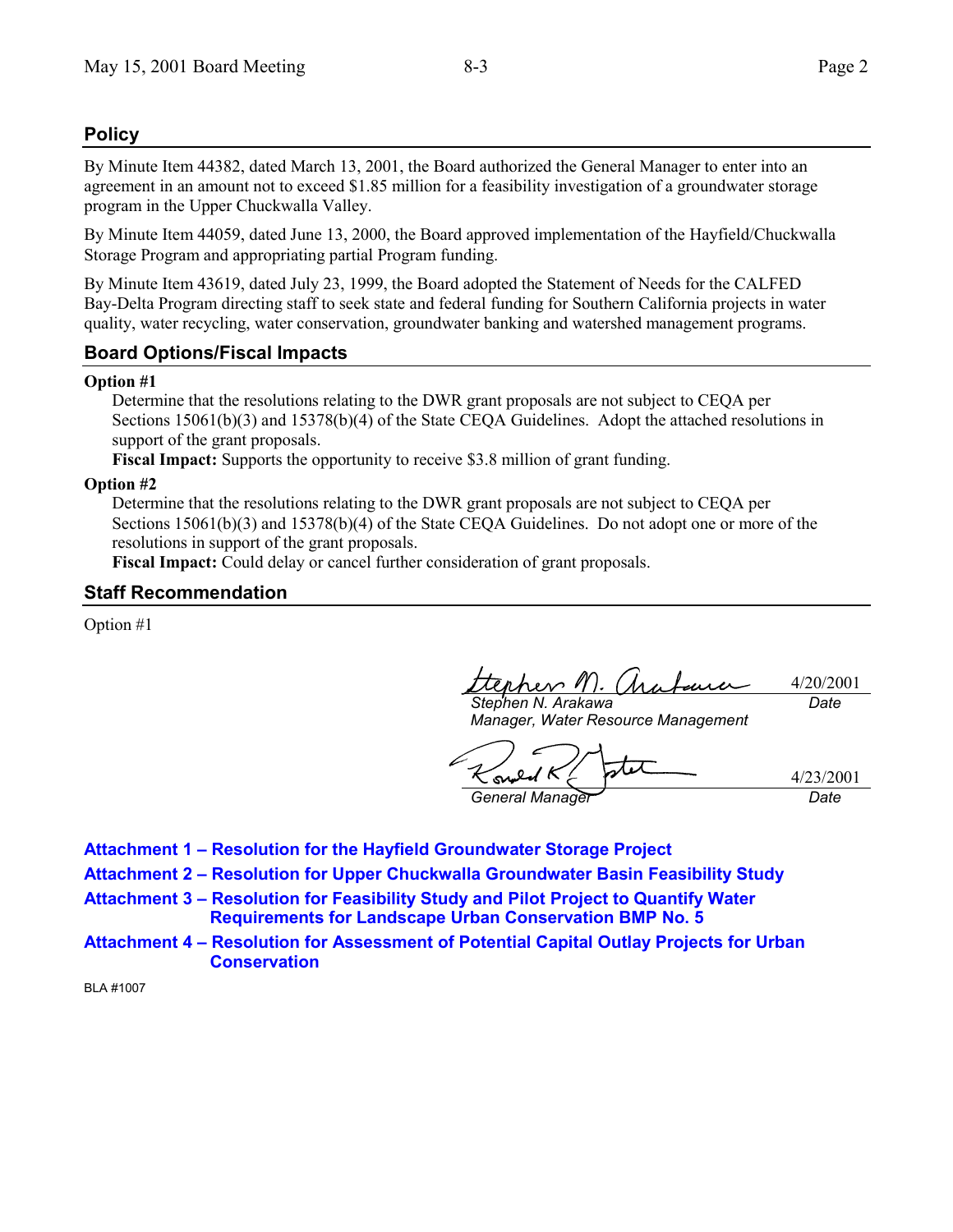# **RESOLUTION OF THE BOARD OF DIRECTORS OF THE METROPOLITAN WATER DISTRICT OF SOUTHERN CALIFORNIA REQUESTING FUNDING PURSUANT TO SAFE DRINKING WATER, CLEAN WATER, WATERSHED PROTECTION AND FLOOD PROTECTION ACT (PROPOSITION 13, CHAPTER 9, ARTICLE 2)**

# **FOR**

### **THE HAYFIELD GROUNDWATER STORAGE PROJECT**

RESOLVED by the Board of Directors of the Metropolitan Water District of Southern California that pursuant and subject to all of the terms and provisions of the Safe Drinking Water, Clean Water, Watershed Protection, and Flood Protection Act, and amendments thereto, application by this District be made to the California Department of Water Resources to obtain a grant for a groundwater storage project (Chapter 9, Article 2).

The General Manager of the Metropolitan Water District of Southern California is hereby authorized and directed to prepare the necessary data, make investigations, sign, and file such application with the California Department of Water Resources.

BE IT FURTHER RESOLVED that the Executive Secretary is hereby directed to file forthwith certified copies of this resolution with the Department of Water Resources.

I HEREBY CERTIFY that the foregoing is a full, true, and correct copy of a resolution adopted by the Board of Directors of the Metropolitan Water District of Southern California at its regular meeting held May 15, 2001.

 $\overline{a}$ 

 Executive Secretary The Metropolitan Water District of Southern California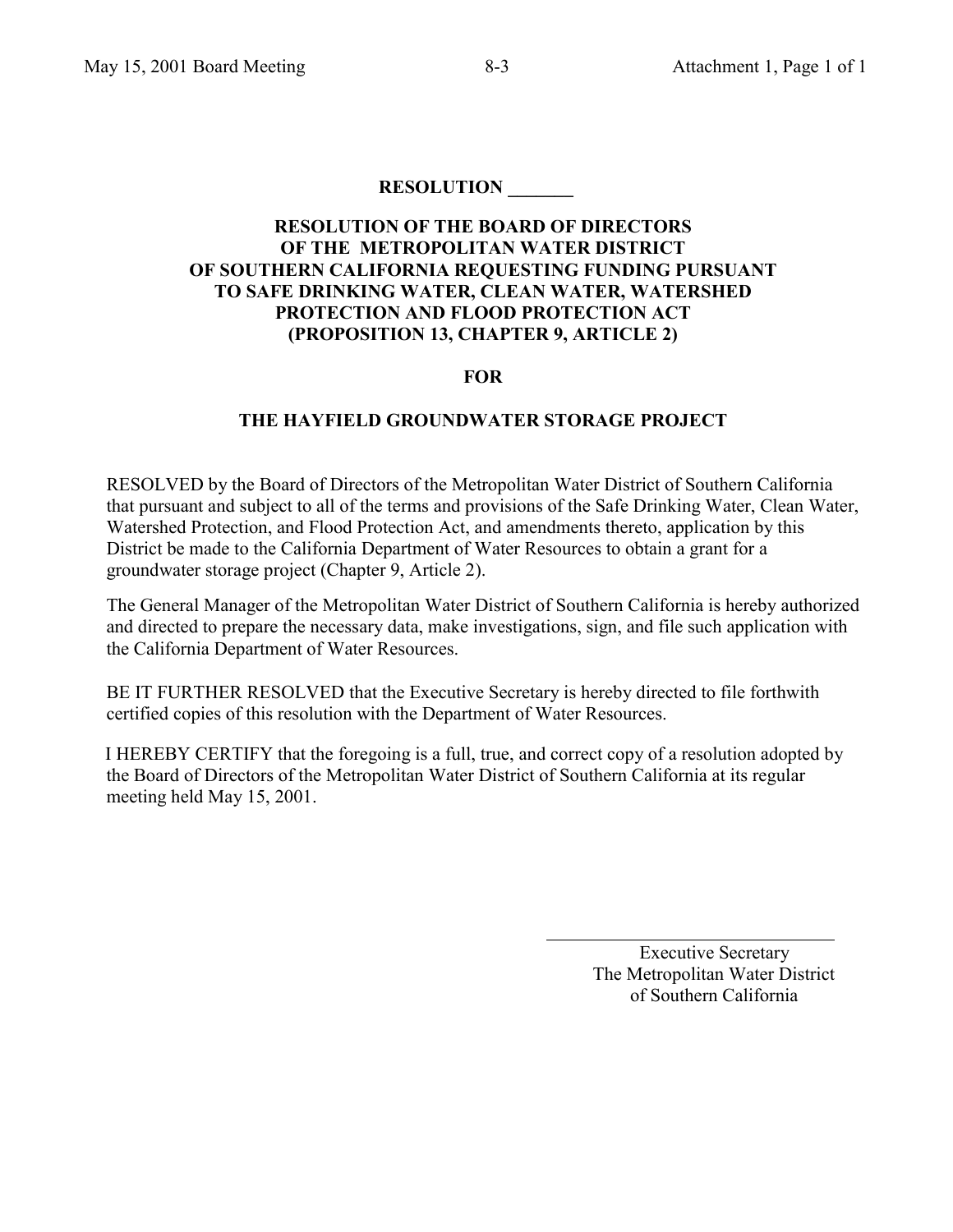# **RESOLUTION OF THE BOARD OF DIRECTORS OF THE METROPOLITAN WATER DISTRICT OF SOUTHERN CALIFORNIA REQUESTING FUNDING PURSUANT TO SAFE DRINKING WATER, CLEAN WATER, WATERSHED PROTECTION AND FLOOD PROTECTION ACT (PROPOSITION 13, CHAPTER 9, ARTICLE 2)**

### **FOR**

# **UPPER CHUCKWALLA GROUNDWATER BASIN FEASIBILITY STUDY**

RESOLVED by the Board of Directors of the Metropolitan Water District of Southern California that pursuant and subject to all of the terms and provisions of the Safe Drinking Water, Clean Water, Watershed Protection, and Flood Protection Act, and amendments thereto, application by this District be made to the California Department of Water Resources to obtain a feasibility study and pilot project grant for a groundwater storage project (Chapter 9, Article 2).

The General Manager of the Metropolitan Water District of Southern California is hereby authorized and directed to prepare the necessary data, make investigations, sign, and file such application with the California Department of Water Resources.

BE IT FURTHER RESOLVED that the Executive Secretary is hereby directed to file forthwith certified copies of this resolution with the Department of Water Resources.

I HEREBY CERTIFY that the foregoing is a full, true, and correct copy of a resolution adopted by the Board of Directors of the Metropolitan Water District of Southern California at its regular meeting held May 15, 2001.

 $\overline{a}$ 

 Executive Secretary The Metropolitan Water District of Southern California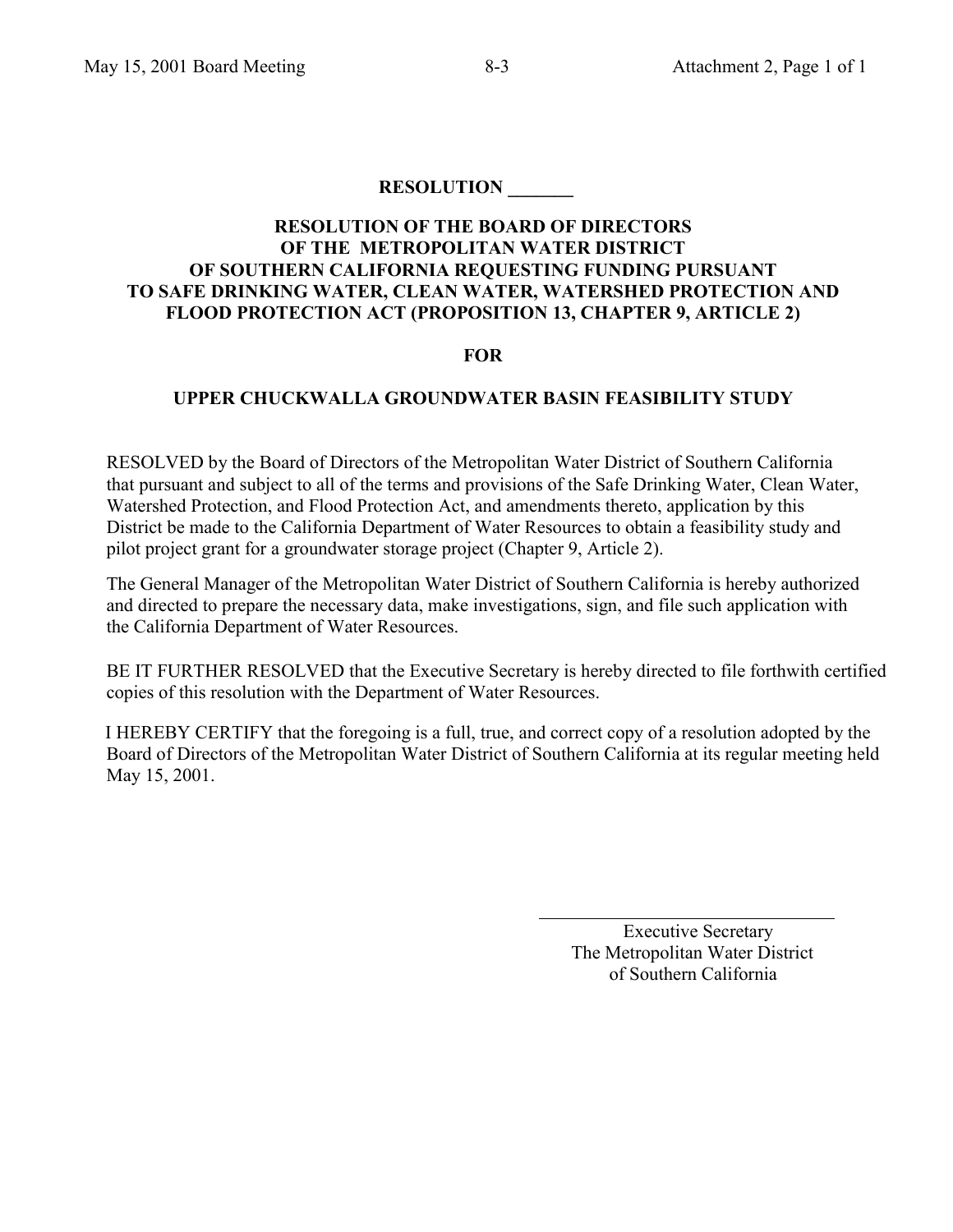# **RESOLUTION OF THE BOARD OF DIRECTORS OF THE METROPOLITAN WATER DISTRICT OF SOUTHERN CALIFORNIA REQUESTING FUNDING PURSUANT TO THE SAFE DRINKING WATER, CLEAN WATER, WATERSHED PROTECTION AND FLOOD PROTECTION ACT (PROPOSITION 13, CHAPTER 8, ARTICLE 6)**

### **FOR**

### **FEASIBILITY STUDY AND PILOT PROJECT TO QUANTIFY WATER REQUIREMENTS FOR LANDSCAPE URBAN CONSERVATION BMP NO. 5**

RESOLVED by the Board of Directors of the Metropolitan Water District of Southern California that pursuant and subject to all of the terms and provisions of the Safe Drinking Water, Clean Water, Watershed Protection, and Flood Protection Act, and amendments thereto, application by this District be made to the California Department of Water Resources to obtain a feasibility study grant for an urban water conservation project (Chapter 8, Article 6).

The General Manager of the Metropolitan Water District of Southern California is hereby authorized and directed to prepare the necessary data, make investigations, sign, and file such application with the California Department of Water Resources.

BE IT FURTHER RESOLVED that the Executive Secretary is hereby directed to file forthwith certified copies of this resolution with the Department of Water Resources.

I HEREBY CERTIFY that the foregoing is a full, true, and correct copy of a resolution adopted by the Board of Directors of the Metropolitan Water District of Southern California at its regular meeting held May 15, 2001.

 Executive Secretary The Metropolitan Water District of Southern California